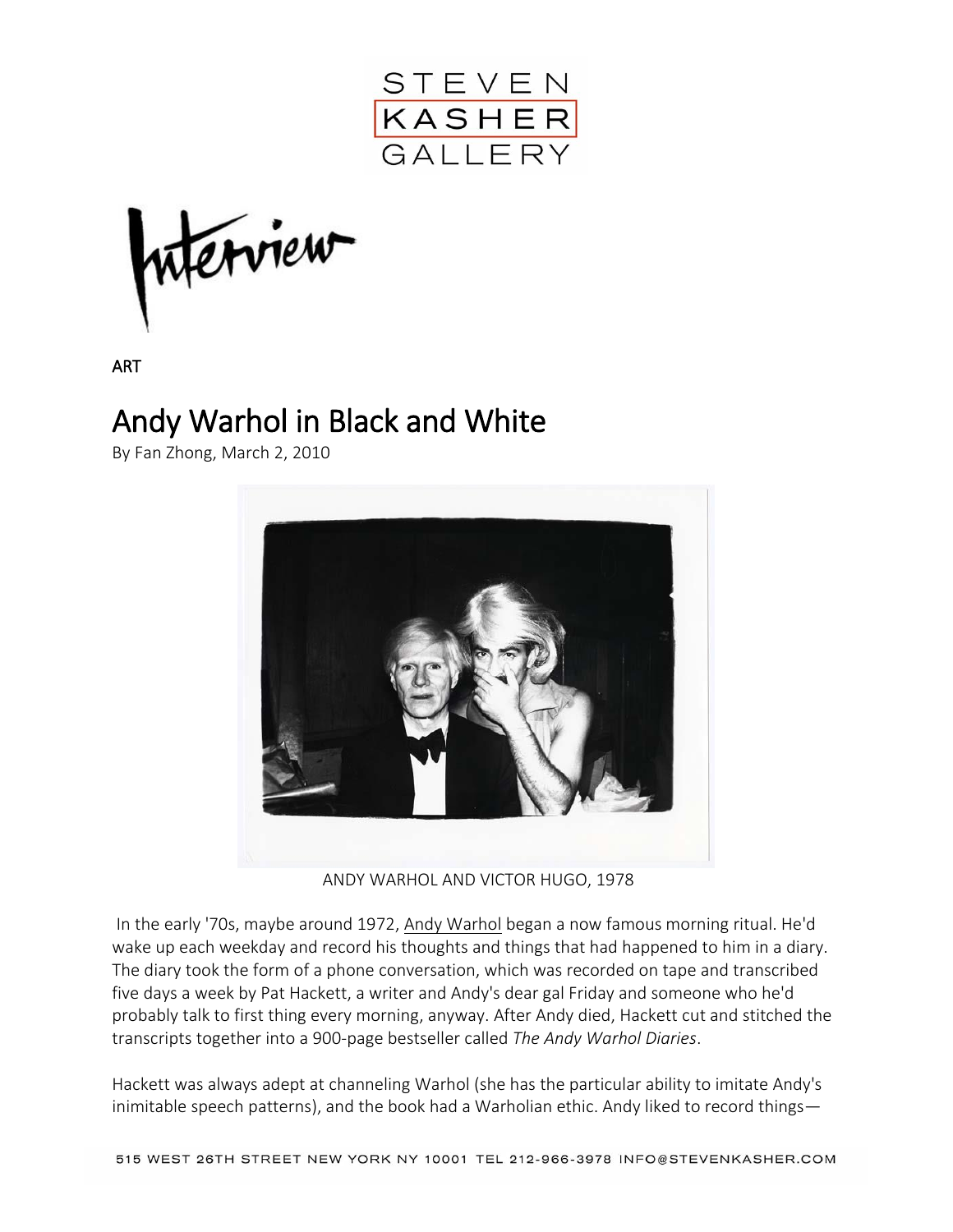

everything, really—and he liked to make projects of books, more so than any major artist in recent memory. And he liked to combine those two enthusiasms. (Witness his clever and funny memoir, also written with Hackett, *POPisms*, and *The Philosophy of Andy Warhol*, and *Andy Warhol's Party Book*, etc.) Something else Andy liked to do was go out and see people at night, whether it was at Studio 54 or Texarkana or the back room of Max's Kansas City or across a table of ice-cream sundaes at Serendipity; whether it was Steve Rubell or Mick Jagger or Truman Capote. Of course he'd take a camera along with him—which, beginning in 1976, was a 35mm

Minox 35EL, a beautiful, brand-new toy, the world's smallest 35mm at the time, which Andy went out and bought as soon as he found out about it from the Zurich dealer Thomas Amman,



according to [Bob Colacello,](http://www.interviewmagazine.com/search/bob+colacello) *Interview*'s editor during that period. Bob bought one, too, and the two of them started taking pictures of everything, including the contents of their hotel's room-service carts.

When Andy and Bob published *Andy Warhol's Exposures* in 1979, the publisher, Grosset & Dunlap, asked them to keep the room-service still lifes to minimum. They preferred movie stars to pictures of Factory regulars like Bianca Jagger or the photographer Christopher Makos, photogenic and naughty though they were. (Andy and Bob had originally wanted to call the book *Social Disease,* a title that was soundly rejected.) So they had to compromise on both title and content, leaving an entire cache of photographs out of the book. LEFT: DAVID HOCKNEY AND JIM ABBOTT, 1976–

79.

About a year ago, Tim Hunt, a British curator and agent who handles prints and photographs at the Warhol Foundation, approached the New York [gallerist Steven Kasher.](http://www.stevenkasher.com/html/home.asp) "Tim and I were talking," recalls Kasher. "He mentioned that there was this group of photographs that had been held together since 1979, and nobody had been able to tap into them. They were pictures Andy had chosen for *Exposures*, but they never made it into the book. We decided it would make a great show." The exhibition of over 70 8"x10" black-and-white prints taken between 1976–79, *Unexposed Exposures*, opens tonight, and the accompanying Steidl/Kasher book of the same title (with an illuminating foreword written by Colacello) is a natural extension of the project, in the best of Warholian traditions.

In his foreword, Colacello claims some of the pictures credited to Warhol in the original book as his. "Some of the pictures were Bob's, yes," affirms Kasher. "Even though they get mixed up at times. I've been able to distinguish the two styles over time. Andy's approach is a little more